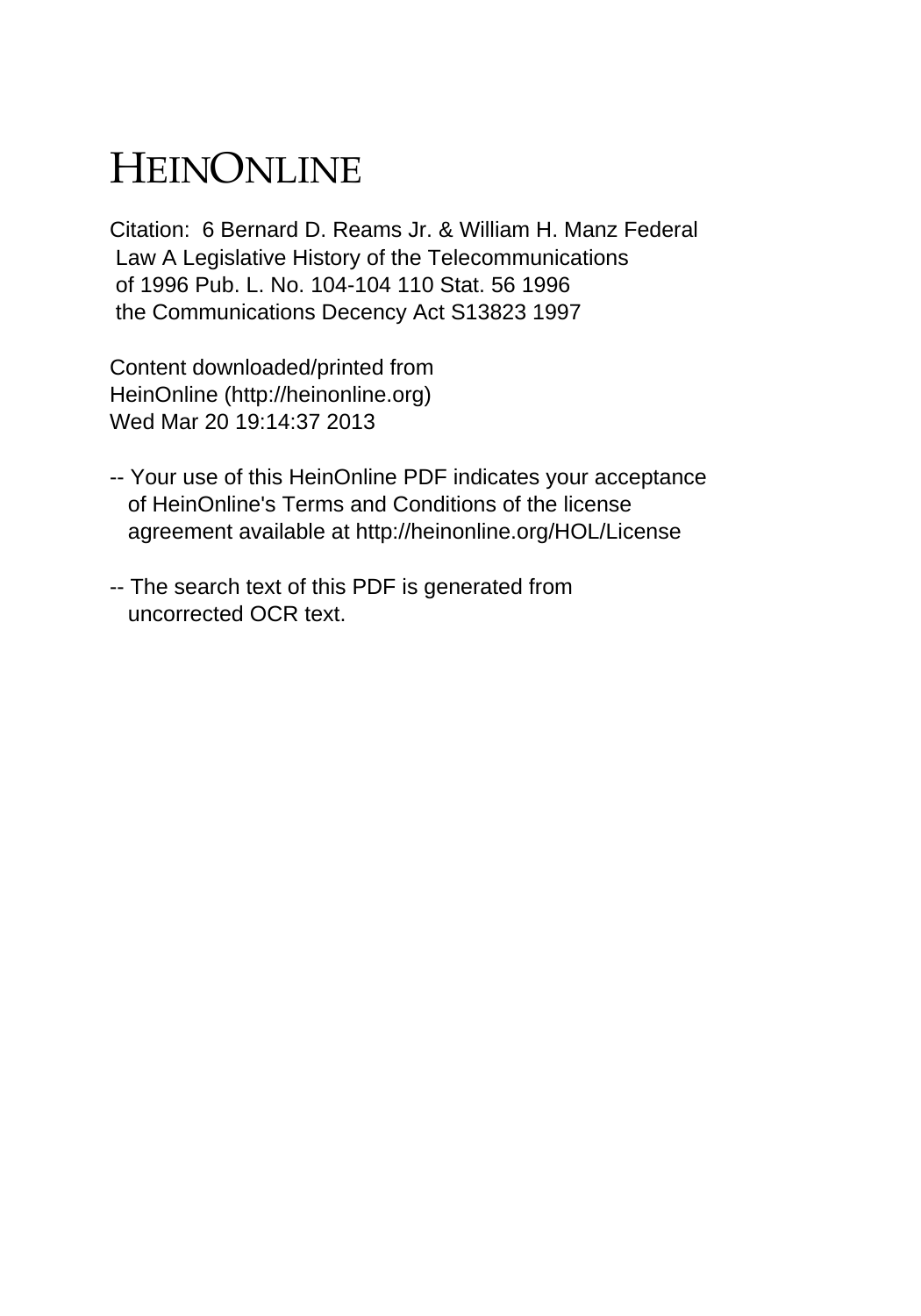Senate again. This legislation enjoys the strong support of both of the **SEC's** regulated Industries and the administration. It is crucial that the Senate<br>take up and pass this legislation today. to protect the smooth operation of our markets, to ensure that investors are protected, and to guarantee the effi-<br>cient operation of our Government.

### **GATT**

Mr. DANFORTH. Mr. President, I will vote in favor of the Uruguay round<br>implementing beginning when it Eigenbefore the full Senate later this year.<br>
The Uruguay round GATT agreement

The Uruguay round **GATr** agreement is a historic achievement. It was nego- tiated **by** three Presidents. It is the world's largest tax cut. It will cut worldwide tariffs on U.S. exports by almost 40 percent. The reduction in these trade barriers will create hundreds of<br>thousands of high-paying jobs for

American workers.<br>Equally important, the new agreement expands the rules of the GATT to cover important areas of international trade previously outside the **GATT.** The agreement establishes international trading rules to protect U.S.
intellectual property rights and to gov<sub>21</sub> trade in services-two areas where the United States has a clear competitive advantage. It also phases out quotas on textiles and apparel goods over 10 years. And the agreement for the first time sets limits on agricultural subsidies. European agricultural export subsidies that have injured U.S. farmers will be cut **by 21** percent over **<sup>6</sup>**years.

Furthermore, the Uruguay round establishes a new dispute settlement pro-<br>celure to ensure that we can enforce<br>our rights as a nation under the GATT.<br>Under current GATT rules, a country<br>that loses a dispute can block the **GATT** from enforcing the rules **against** it. The European Union has used this lcophole against the United States in numerous cases where we had won<br>cases at the GATT. Under the new<br>World Trade Organization, other coun-<br>tries will no longer be able to block GATT cases against them. This will<br>permit us to enforce the rules of the<br>GATT to open foreign markets to our<br>exports.

Finally. it should be noted that sev- eral concerns that I and other Republican Senators **had** expressed regarding the implementing legislation for the **GATT** have been successfully resolved during the drafting of that legislation in the Finance Committee.

As my colleagues know, I **had** serious objections to the new subsidies rules negotiated **by** the Clinton administration. These rules permit certain green light subsidies to be granted by governments without the possibility of impos**ing** countervailing duties to offset the injurious effects of those. subsidies. These green light rules would put the United States on the **horns** of a **di-** lemma, forcing us to choose between

subsidizing our own industries, or al-<br>lowing them to lose out to subsidized sador Benjamin Lu, a diplomat of im foreign competition. To address this peccable credentials.<br>foreign competition. To address this peccable credentials.<br>problem, several provisions were added to the implementing bill to define nar-<br>rowly what constitutes a green-lighted ON THE 125TH ANNIVERSARY-O subsidy, to sunset the green light cat. THE BIRTH OF MAHATMA GANDHI<br>egories at the end of 5 years, and to Mr. MOYNIHAN. Mr. President, I rist<br>provide a new trade remedy for U.S. in- to bring to my colleagues attention s

Ition's opposition to the administra- wersary of Mohandas Karamchand Gantion's request for a grant of fast track. dhi-the Mahatma.<br>authority linking trade policy to labor<br>authority linking trade policy to labor<br> $\frac{1}{2}$  i and environmental issues. I oppose any impact that Gandhi had on our world.<br>linkage between trade and labor and His is still a household name admired linkage between trade and labor and **His is** still a household name admired environmental policies because it some 125 years after his birth. A name<br>would subordinate trade policy to these which calls up inspiring images of a<br>other objectives, and would lead to the single man dressed in hand-spun closing of the **U.S.** market rather than leading a nation to independence. The opening of foreign markets to U.S. effects of his nonviolent actions were exports. In the face of these concerns, not limited to his country, n the administration agreed to drop its time. Leaders of today continue to request for an extension of fast track study his life and adopt aspects of his authority from the Uruguay round im-thought. plementing bill. Instead authority from the Uruguay round im-<br>plementing bill. Instead, the Senate premierants consider separate legislation to privacy of the President's luncheon<br>will consider separate legislation to privacy of the President's luncheon<br>renew fast track authority next year. table, in May, 1994, Mr. Clin will consider separate legislation to<br>renew fast track authority next year.<br>The resolution of this issue earlier this<br>month cleared the way for consider-<br>ation of the implementing bill this<br>year.<br>Mr. President, given the c

fits of the Uruguay round to the United that Mahatma Gandhi, caught up in States, I urge all my colleagues to sup- the struggle for fair treatment to the port quick passage of the implement- Indian community in South Arios ing legislation before we adjourn next in consequence in jail, read Thoreau's<br>week. The sooner we can pass this his- essay on "Civil Disobeddence" which<br>toric trade agreement, the better off confirmed his view that an hone

es and congratulations to President It is no fluke that in 1994, when the es and congratulations to President It is no fluke that in 1994, when the zu and Foreign Minister Fredrick over one fifth of the world lunch, that is a topic of the Republic of China on Tai-Mahatma Gandhi should be a topic of was more of the Republic of China or was more to the was more was the

It is my hope that the Republic of China will be able to become a member of GATT and the United Nations in the V<sub>U.S.</sub> COMMUNICATIONS LAWS near future. The Republic of China is clearly an economic power and deserves full participation in world af-<br>fairs.

dustries injured **by** foreign green-light- very important anniversary **which'will"** ed subsidies. 'be celebrated over the weekend. Sun-There **was also** substantial Repub- day, October 2 **is** the 125th birth **anml** lican opposition to the administra- versary of Mohandas Karamchnd"Gan-

Mover of mining, with twas a follower of Maharma Gandhi. In a graceful passage, the P.M. related how it came to passe that Maharma Gandhi, caught up in toric trade agreement, the better off confirmed his view that an honest man<br>we will be as country, is duty-bound to violate unjust laws.<br>He took this view home with him, and CONGRATULATIONS TO THE RE- in the end the British raj gave way to<br>PUBLIC OF CHINA ON ITS 83D Martin Luther King, Jr. repatrated<br>NATIONAL DAY Martin Luther King, Jr. repatrated<br>Mr. WALLOP. Mr. President, on the rights movem Mr. WALLOP. Mr. President, on the rights movement of this century. A consider of the 83d National Day of the movement even so, still far from ful-<br>Republic of China, I offer my best wish- fillment.

wan. Together they have made Taiwan conversation. Even as we pause on the into one of the most democratic and threshold of a new millennium, we re-<br>prosperous nations in East Asia. call how his legacy shaped us and how<br>It

Mr. PRESSLER. Mr. President, I was<br>disappointed by Commerce Committee fairs. The distribution of the control of the Chairman Hollinos' announcement It is also my hope that there will be Friday that S. 1822 would not be con-<br>It is also my hope that there will be Friday that S. 1822 would not further strengthening of relations be- sidered by the Senate prior to sine die tween Washington and Taipei. In the adjournment. I will not say that S. 1822<br>not too distant future, we hope to be was a perfect bill. Commerce not too distant future, we hope to be was a perfect bill. Commerce Committed in the control of the control of the control of the control of the house and the control of the house of the house of the house of the house of t to we home President Lee Teng. the members worked diligently to fash-hui and other ROC leaders to Washing- ion a bill that would be acceptable to ton. DC. Furthermore, we hope that the Senate. As a member of the farm our G forts made by the ROC in environ- the bill who represent small city and the bill some represent small city and the bill small city and the represent small city and represent small city and the represent small contraction. mental protection, including wildlife, rural areas, I want to commend Chair-<br>and pollution control. **man HOLLINGS**, ranking minority mem-If am confident that the future of our ber DANEORTH, and their staffs for their<br>lations with Taipei will remain as willingness to consider provisions to<br>right as ever, and I urge my col- ensure that all Americans have the Frequency with Taipei will remain as willingness to consider provisions to bright as ever, and I urge my col- ensure that all Americans have the op-<br>leagues to work with Taipei's new rep- portunity to benefit from advanced

HeinOnline -- 6 Bernard D. Reams, Jr. & William H. Manz, Federal Telecommunications Law: A Legislative History of the Telecommunications Act of 1996, Pub. L. No. 104-104, 110 Stat. 56 (1996) including the Communications Decency Act S13823 1997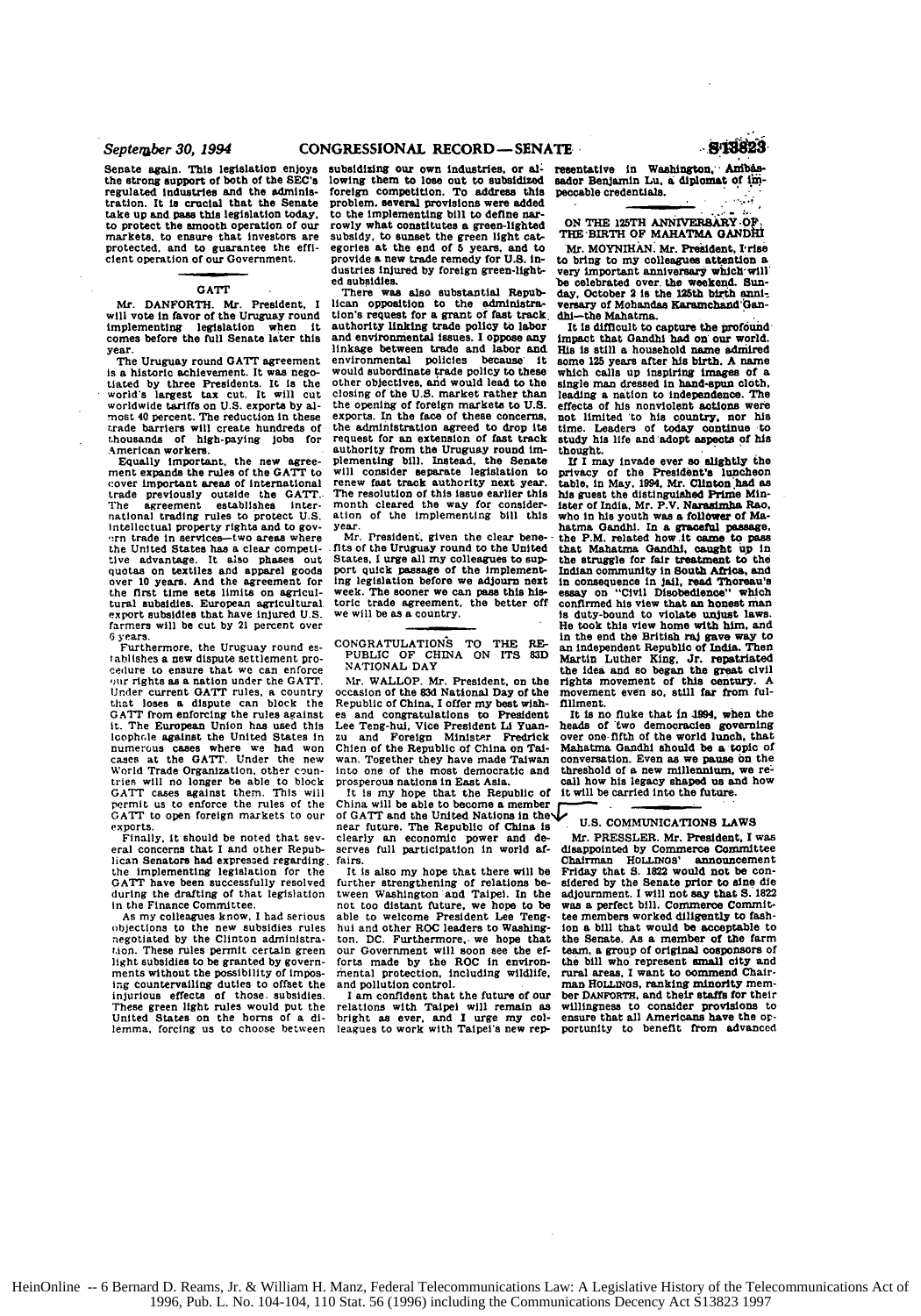$\sim$  $\mathcal{L}$ 

is not easy. Despite Europe's professed committed to open its delecommunication, even in experiment to open its delecommunication of enumeration of the failure of European is open their turf. The failure of European is op

consumers: It is estimated that the average<br>of S. International caller gays 3100 asche profiles.<br>International caller gays 3100 asche profiles does to the above-cost accounting subsidies to<br>develop to more than the main of

cause there has been no coher carrier in German<br>many. The German collection rate for an international call exceeds the actual eco-<br>nomic cost of the call by as most<br>demonstrates between Peleston almost substrume to the Cal

colors by higher rates than are found with<br>the calculations by higher rates than are found with<br>The result is an irrational and anti-market<br>rates and of international communications<br>whenhy American international long dis-

whereby American international long distribution<br>tance carriers and consumers are subsidising<br>phone rates in Europe. The cost of sending a<br>letter between points in Europe and the United States is the acall<br>international lo

The electric utility holding company Viag Captern and AG. for instance, will be offering telephone<br>service to big German companies in late next year, presenting for the first<br>many of the first time an alternative to Deutsc

We need to revise our Nation's communications laws. The **current** statute **Is 0** years old, and does not addrese the realities **of** today. The Modified Final Judgment **[MFJ]** entered into by AT&T and the Federal court in 1982 is still in force. **The** Bell Operating Companies **Created by the MFJ to this day must seek relief from the judge charged with Overseeing the 1982 agreement. These** companies are proscribed from enter-ing into the long distance service market and from manufacturing tele-oommunioations equipment. These *companies* have been pursuing opportu- nities to expand their services through the **U.S. oourt system. This is** precisely why Congress must act. It **is** poor pub-**lio policy** for.the **U.S.** judicial system to bear the burden of administering and adjudicating a significant segment **of** the Nation's telecommunication industry. Providing appropriate laws for this important industry sector is a legislative branch responsibility. I know **many of** my colleagues believe as **I** do that it **Is** Important for us to address

this issue early In the next Congress. Failure. to act **on** legislation to set appropriate guidelines for such an **im-**Portant Industry would hurt us inter- national sas well **as** domestically. The U.S. telecommunications services and equipment industries are the most competitive **In** the world. Our talecomMunications companies **are** in the international market and are **doing** well. **frequently** against great odds that are stacked against them in many countrisa,

United States telecommunications executivee in Europe privately have complained to me that the majority **of** the European Union **(EUI** member countries resist opening their markets. The Europeans will quickly point to United States restrictions on foreign ownership of radio licenses to make **a** weak argument that the United States market **is** not open. This is **a** red herring. The. **U.S.** telecommunications equIpment , market is wide open. Erlosson, **Philips,** British Telecom. Siemens. and other European firms know this. well and provide jobs to thousands of Americana in their plants in the United States.

The United States has used quiet **di**plomacy to encourage the European Union countries to open their markets. The goal adopted by the EU was liber-<br>alization of all telecommunications<br>markets by 1998. Earlier this year, I<br>had an article printed in The Wall<br>Street Journal outlining why the Unit-<br>ed States could not wait until 1998 that this article appear at this point In .the **RacoaD.** Shortly after tsd article appeared. the European Parliament adopted **a** resolution to delay liberalizationpast the **18** target. That is **un-** acceptable.

There being no objection, the article was ordered to be printed in the **RtCORD.** as follows: liberalization **has** not translated to open markets for foreign competitors.<br>By opening their basic telephone services

iFrom the Wall Street Journal Europe. July **.** 1994) **U.S. CALIS PAY** FoR **EUROPE'S** MONOPOLIES (By Larry Pressler)<br>U.S. communications companies are work-<br>ing hard to do business in Europe. Their task By opening their basic telephone services<br>market to competition, the cost of calling<br>would be reduced, encouraging more Euro-<br>peans to make phone calls to the United<br>States. Without market liberalization, the<br>U.S. carriers tinue to **pay** higher settlement costs to **Eu-**ropean companies each year. The **U.S.** Congress should consider requir-

**Ing** the adoption of a telecommunicatons trade-in-service agreement **As** a condition for the implementation **of** the **new GAT'T** agreement. No **proposal Is on** the negotiating table currently and **U.S.** negotiators report that, despite the rhetoric, real progress on getting Europe to open its markets is slow.<br>If the EU is unwilling to negotiate, the<br>United States must seek bilateral agreements with nations, such as the U.K., that<br>have made a real effort to liberalize their<br>markets. If the U.S. is to approve the pro-<br>posed purchase of 20% of U.S.-owned Sprint,<br>by European telephone monopolies Deutsche<br>Telek fair theat **U.S.** companies be able to provide basic telephone services **in** Germany and Prance.

The **U.S.** market may be criticized for **no** being completely open in **all** sectors. but it **is** still the most open market in the world. **If** Europeans want **to** compete in our backyard. they should **be ready** for the **U.S.** to compete **t0** theirs. **We** cannot wait until **1998.**

Mr. PRESSLER. The U.S. inter-<br>national telecommunications carriers pay Settlement rates to European **na**tions of approximately **55I** million **each** year. **Of** this figure. S411 million is a pure subsidy. Worldwide, our carrier. are paying \$4 billion a year in Settlement rates, of which an estimated **\$2.3** billion is a subsidy. This is not a small amount of money; it is a major outpayment of **U.S.** hard currency **that** is equivalent to approxlmately **30** per-cent of our total foreign assistance budget.

International accounting rate settlements and forelgn market liberalization must **be"** given greater attention **by** Congress and the administration. **<sup>I</sup>** have no quarrel with the acquisition of stakes in U.S. carriers by foreign tele-<br>communication companies. Indeed. communication companies. such aoquisitions may result in the **ac**celerated liberaliation of markets in

France and Germany. AT&T Chairman Robert Allen ad-dressed Comm Week's International Network Economy Conference in Washington Monday on this point. He force-fully addressed the **U.S.** International carriers' need for relief from paying excessive Subsidies for the completion of telephone calls to foreign nations. **<sup>I</sup>** agree with Mr. Allen that the Federal Communications Commission **(FCC]** must give priority to **the** development of a comparable market access standard for foreign companies. **I** have written to **FCC** Chairman Reed Hundt about **this** matter, and **I** will have the opportunity to speak with him about it this week.

Mr. President, I ask permission for AT&T Chairman Robert Allen's timely<br>and frank speech to be printed in the **RICORD** at this point.

HeinOnline -- 6 Bernard D. Reams, Jr. & William H. Manz, Federal Telecommunications Law: A Legislative History of the Telecommunications Act of 1996, Pub. L. No. 104-104, 110 Stat. 56 (1996) including the Communications Decency Act S13824 1997

**ELIAR24**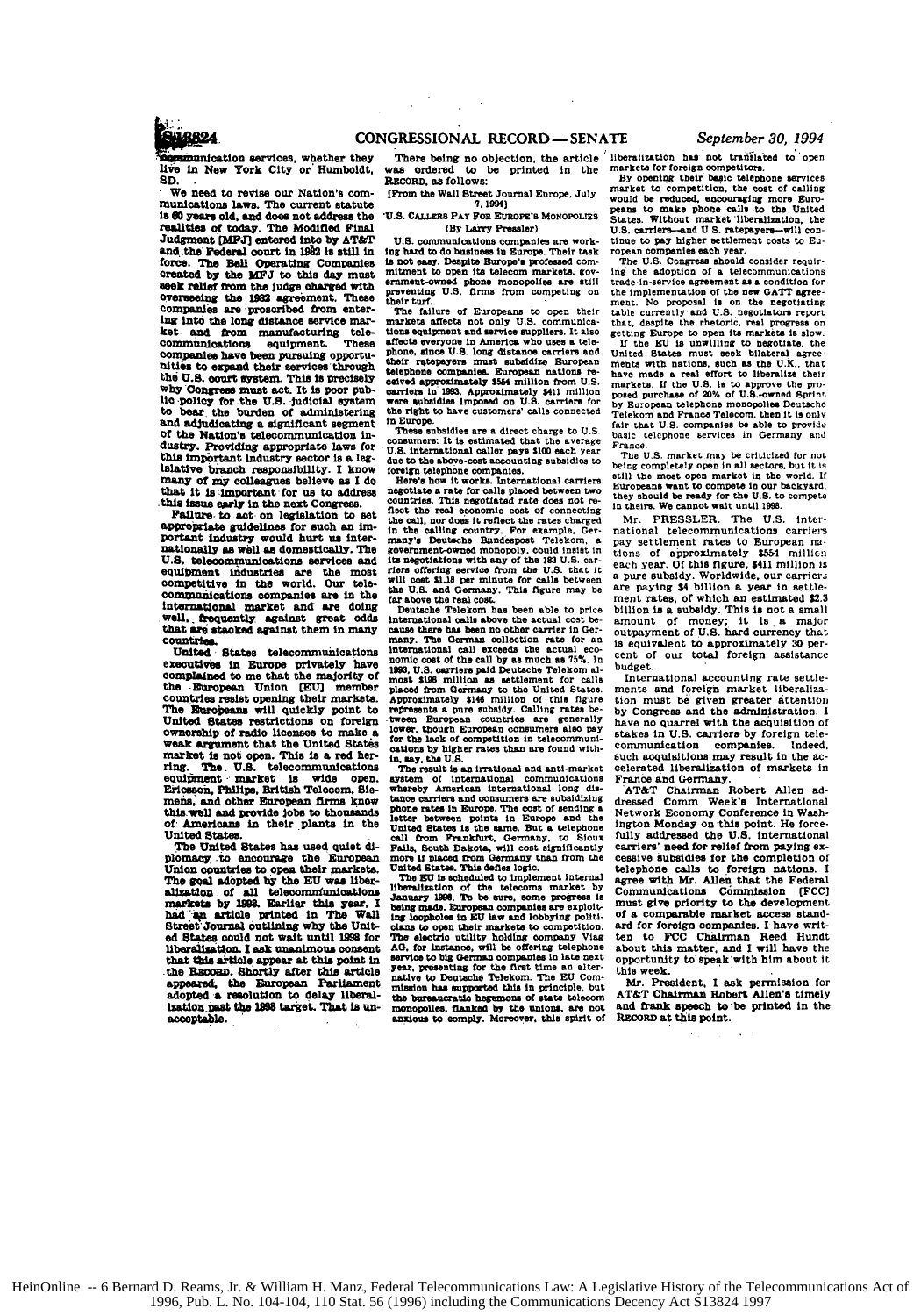There being no objection, the speed was ordered to be printed in the

**KEYNOTE SPEECH OF ROBERT E. ALL** Were forcesserossi Nerenceren Extender CONFERENCE

Thank you Denis, and good morning every-

 $_{0}$ ne ...<br>It goes without saying that it's a privilege<br>o keynote the first seasion of this conto keynote the first seasion of this conference. And it's an honor to follow Anne ..<br>"40.

It's also a little ironic that the la vas invited to speak at a Comm Week con-<br>ference in Washington. AT&T was in the threes of acquiring NCR. Now we've just<br>completed the acquisition of McCaw Cal-<br>completed the acquisition of McCaw Cal $line$ 

....<br>It's beginning to look like a major acquisi-It's beginning to loos like a major acquisite for getting invited; and<br>it that's the case, we can't afford to have me<br>orme back getting invited; and<br>othe sgain too soon.<br>When I was here in 1991, the term "Infor-<br>mation Sup

circulation.

Today some people object to that term on<br>testhetic grounds. They're just plain tired of

hearing it. scrug n.<br>But I have to confess. I like it.

There's a good reason why the highway<br>metaphor has become so widely used. It's a<br>form of short-hand for the collective expect-<br>tations poople all over the world have for what information technology can deliver

what internation differ from country to coun-<br>Expectations differ from country to coun-<br>try, from business to business and household<br>to household. But around the world, there's a well-justified sense of excitement about the Neuroline on emerging information technology.<br>And more than a little concern about<br>hology. And more than a little concern about<br>how those bondits about the delivered.<br>Part of the appeal of the superlightway is

the image it gives of high speed, high volume

one inage it gives of might speed, mga volume<br>traffic with easy access.<br>A highway system like that expedites<br>trafe in goods between people in distant<br>places. A Global Information Superhighway should do the same thing for trade in information and services.

To build an information superhighway. need a strong foundation in the form of a slobal communications market that offers ated with a modern highway.

We need a market where customers con-<br>where the market where customers con-<br>sistently have access to competitive choices.<br>We need a market that can provide multi-

national companies with truly seamless worldwide services.<br>And we need a market where communica-

tions companies are free to prose national borders to give customers the services they

"and". We don't have a market like that<br>yet; not in most parts of the world. The main reason we don't have it is the lingering fear<br>of competition, especially when it comes to<br>providing basic network services in countries outside the United States.

outside the bullows cancel through the competi-<br>tive revolution in the United States over the<br>last ten years understands the benefits of competition to customers. And what's good stomers is good for industries countries.

Conversely, any industry or country that conversely, any american process where the conditions of the state of contracts.<br>ing its own long-term interests.<br>Earlier this month a group of visiting tele-

communications officials from developing communications officials from developing<br>counties in Africa met with FCC Chairman<br>Reed Hundt, who'll be speaking to as at<br>lunch. He fold them it was an illusion to<br>think that any nation can't afford to have<br>competition in

to have competition. Competition helps<br>lower prices, increase efficiency, improve<br>and expand service. It encourages the entry  $\frac{1}{2}$ rigans service it ancourages the entry<br>re enest modern technologies and in-<br>es a country's competitiveness in the CTRAN world market.

We've all heard that the stinds of compatiwe we make the border and the world. And that's true. The need for competition is recognized just about ever compensation as a concept of contours.<br>But after years of discussion, those winds of<br>competition aren't much more than a light But afte hmee.

rocae.<br>In the industrialized countries of Western Europe, the European Union has consistently called for itheralized market access and competition. That's a sincare affort. But even the most optimistic view of the EU's plans<br>doesn't include concrete market results for voice infrastructure competition until 1998.

st the very earliest.<br>But one thing IS certain; the same trade barriers that are impeding competition in the market for communications services the market for communications services are<br>also impediag construction of the Global In-<br>formation Superhighway.<br>Consider the five principles of Global Infor-

mation infrastructure issued by Vice President Gore at the World Telecommunications Development Conference last March in Buenos Aires.

Number one, encourage private invest-

nm.<br>Number two, <del>pr</del>umpte com Number three, greate a flexible regulatory

frame work that can keep pace with rapid

frame work that can keep pace with rapid<br>Acchiological and market changes. Wunder four, provide open access to the<br>neutron four, provide open access to the<br>neutrons for all information providers.<br>And number five, ensure u want to go.

r want w gu.<br>The most efficient rule for treasfiling on the The most entered research and the state of the high-octane bind of technology and competition, with a light touch of public policy.

The ideal mix differs from country to coup-In the the main that distributed the transmitted applying the competition element of this formula-especially when the competition of basis activity when the competition of the competition when the competition of the compet

work services in them own markets.<br>On the other hand, the interest in technology has set off a boom in infrastructure<br>interatment worldwide.<br>Not can pick up the Wall Street Journal or<br>Not can pick up the Wall Street Journa

the Firancial Times almost any day and see<br>the firancial Times almost any day and see<br>deadlines about high tech alliances and bud-<br>ding multimedia services. But keep in mind don't even have telephones

One half the world's population our name term with a worst prominent and the billion people, are still waiting to make their first phone call. Never mind accessing a multimedia data base.

So it's no wonder that wiskens of the Global<br>Information Superflightway look different in<br>different parts of the world.<br>But there's universal recognition of the<br>link between information fechnology and

number of the control and playing the second control of the catch in the catch in the catch in the second playing it well, especially in East Asia, Latin America, Eastern Europe and the former Soviet Union.

and the former Soviet union.<br>In fact, the UN just reported a record of \$20<br>billion in private foreign investment in de-<br>veloping countries last wear. And the major- $157$ of that investment went to countries ny or Line messages to contribe with ambitions infrastracture programs.<br>Twenty-sizebiliton went to China alone.<br>The growth of China's infrastructure is

even more threathmating than the double-<br>even more threathmating than the double-<br>digit growth of its common.<br>China is expanding the mutional network at<br>the rate of 12 million lines a year. Six years

from now it plans to be expanding at almos that rate-20 million lines a year. In terms of

that rate-Ol califies lines a year, in series on the capacity finally of the series of the series of the series of the series of the series of the series of the series of the series of the series of the series of the line they need a world class information infraueeu a world that happen stx

ATET has memorandum of understanding And I has memorianian on innersements of the partner and tech-<br>ship to provide services, equipment and tech-<br>nology throughout the system. And I can assure you that the Chinese not only have a

mure you ansat and Enhance not compactly. they<br>you and appetite for more capacity. they<br>also have gournet tastes in technology. The Chinese gournment is determined<br>The Chinese government is determined in the Chinese spect in the fast lase of the Global Informal Superhighway, and they are by no means

s was in bases are used to the biggest single network expansion project ever outside the United States. The Saudis are doubling their manipulations that is the Saudis and the manipulations of the state of the state of the na necwork, num ito minium to s minium<br>es, all digital.<br>The Kingdom of Saudi Arabia is booking

The Kingdo Am Answers of the main facts of the solution of the solution of the solution and they, too.<br>Went an infrastructure that can take full advantage of anything coming own the global<br>information superhighway.

We've seen the same kind of determination<br>at work in Seuth Korea, Mexico, Argentina<br>and many other countries.

But the newest chapter in the world infra-<br>atructure story is being written right here in the Ugited States.

Until just the last few years, the market or transmission and writching systems in<br>the U.S. was huge, but barely growing.<br>That's changed dramatically.

That's changed dramatically.<br>The regional Bell companies, GTE and some of their competitors in the cable tele-<br>rision business, are investing in the technical prior<br>nology to deliver multimedia consumer services-the kind o country associate with the idea of an information Superhighway. We're working as a technology supplier to both industries.

The advanced state of technology is due in no small measure to the advanced state of competition in the U.S. market. For a sariety of reasons, the fuel of choice on our National Information Superbightest is hierded<br>to mail information Superbightest is hierded<br>in about squal parts of technology and competition. And so far, public policy has walked peasant mass of supporting the arpention of<br>information technology while leaving the ac-<br>tual work to competitors in the market-

There's abill some work to do in g ettine second some semi-acme were to do in getting<br>the PCC and some state regulators out of the<br>business of regulating prices in long dis-<br>banco. And we still have some work to do in introducing competition into the local exchange market.

change measure.<br>That's the newest frontier in America's<br>continuing competitive revolution, And the<br>action is cantered right here in Washington. Congress has been debating the first major<br>commentcations legislation in this country in 60 vears.

Ilpfortunabels. events compelled withdrawed of the Hutlings bill in the Separator and of the Hutlings bill in the Separator of the sale-<br>Friday. So apparently there won't be take-communications reform this year.

We've supported the Hollings full because<br>it provides a logical approach to the expansien of commetables.

*poundair.*<br>sched the local exchange commun īt A singularized unit and materials of the singularized units.<br>Initial freedom to emiss the singularized competitive long distance markst. But soit unit<br>initial freedom freedom of real competitive, in the local condenge mark

## **BEST COPY AVAILABLE**

## 8 13825